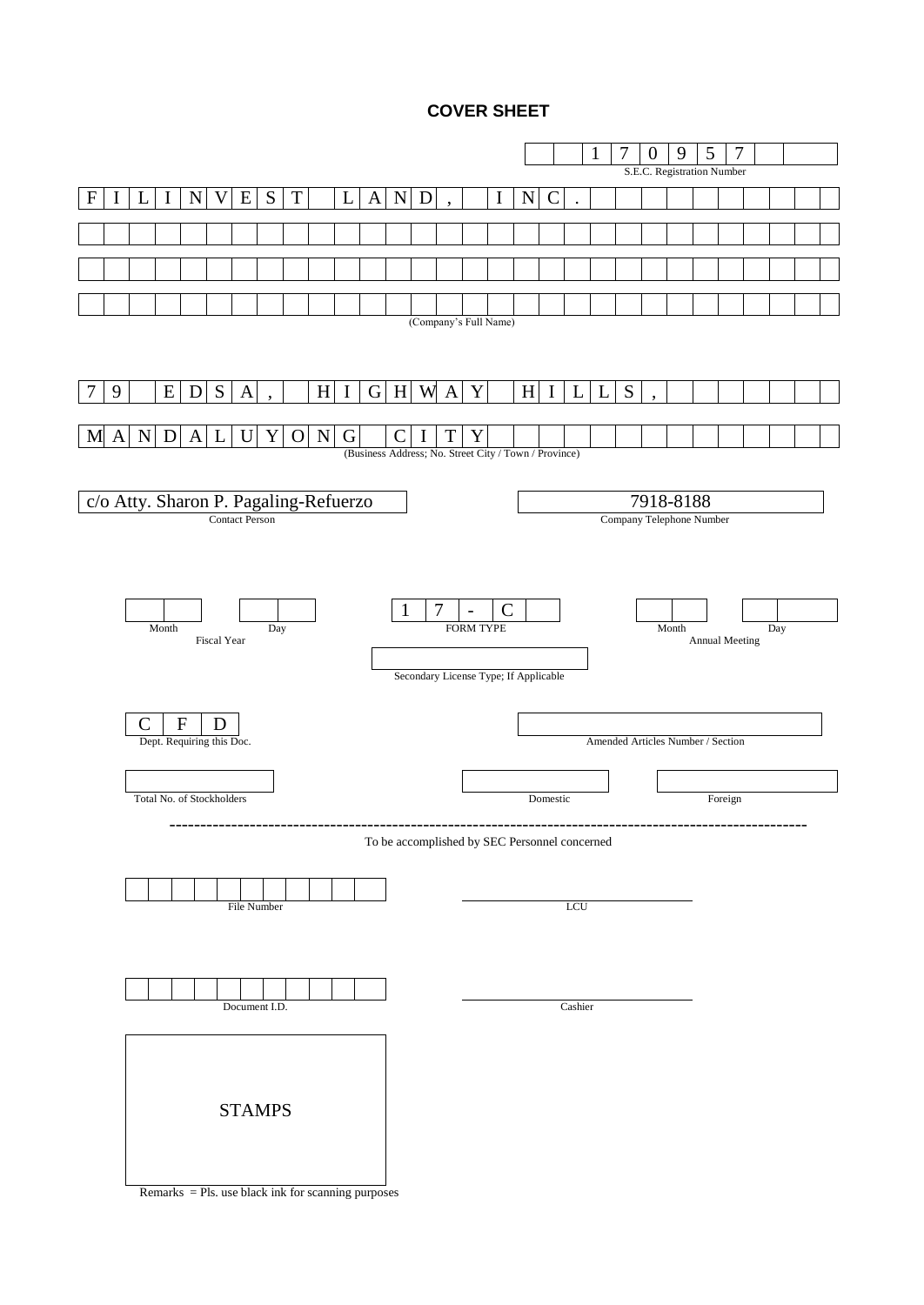### **[EXT] Press Release**

### Philippine Stock Exchange <no-reply@pse.com.ph>

Thu 10/21/2021 7:29 AM

To: filinvestcio@filinvestland.com <filinvestcio@filinvestland.com>; filinvestcio@yahoo.com <filinvestcio@yahoo.com>; Honeyann Rivera <honeyann.rivera@filinvestland.com>; Sharon Refuerzo <sharon.refuerzo@filinvestland.com>; disclosure@pse.com.ph <disclosure@pse.com.ph>

CAUTION: This is an EXTERNAL email. Exercise caution. DO NOT open attachments or click links from unknown senders or unexpected email.

#### Dear Sir/Madam:

Your disclosure was approved as Company Announcement. Details are as follows:

Company Name: Filinvest Land, Inc. Reference Number: 0035051-2021 Date and Time: Thursday, October 21, 2021 07:28 AM Template Name: Press Release Report Number: C06986-2021

Best Regards, PSE EDGE

This e-mail message, including any attached file, is confidential and legally privileged. It is solely for the intended recipient. If you received this e-mail by mistake, you should immediately notify the sender and delete this message from your system.

If you are not the intended recipient, you are prohibited from disseminating, distributing or copying this e-mail and its contents. Unauthorized or unlawful access, processing, use, misuse, alteration, interception, interference, communication, disclosure, distribution, downloading, uploading, copying, storage, reproduction and/or replication of any or all information, including personal and sensitive personal information ("Personal Data"), data, file(s), text, numbers, figures, images and/or graphics provided herein is punishable by law in accordance with Republic Act No. 10173, otherwise known as the Data Privacy Act of 2012, Republic Act No. 10175, otherwise known as the Cybercrime Prevention Act of 2012, and other applicable laws and regulations.

This e-mail cannot be quaranteed to be secure and error-free as it could be intercepted, corrupted, lost, destroyed, arrive late or incomplete, or contain viruses or other malicious programs. Therefore, the sender does not accept liability for any errors or omissions in the contents of this e-mail, which arise as a result of the transmission.

Unless it relates to business discharged by officials of the PSE, any views, opinions or factual assertions contained are those of the author and not necessarily of the PSE. The PSE prohibits unofficial use of its e-mail and consequently disclaims and accepts no liability for any damage caused by any libelous and defamatory statements transmitted via this e-mail.

If verification is required, please request for a hard copy.

To know about your rights as a data subject under the Data Privacy Act of 2012 and how the PSE processes and protects the Personal Data it collects and stores, you may visit the Privacy Policy page of PSE's website at https://apc01.safelinks.protection.outlook.com/?

url=https%3A%2F%2Fwww.pse.com.ph%2FstockMarket%2Fcontent.html%3Fsec%3Dprivacypolicy&amp:data=04%7C01%7Choneyann.rivera%40filinvestland.com%7Cbd86de887cfb4cf9485608d9942 [1625f%7Ccdb710b6704140938e6f80ac01d6c65a%7C0%7C0%7C637703693423497454%7CUnknown%7CTWFpbGZsb3d8eyJWIjoiMC4wLjAwMDAiLCJQIjoiV2luMzIiLCJBTiI6Ik1haWwiLCJXVCI6Mn0%3D](https://apc01.safelinks.protection.outlook.com/?url=https%3A%2F%2Fwww.pse.com.ph%2FstockMarket%2Fcontent.html%3Fsec%3Dprivacypolicy&data=04%7C01%7Choneyann.rivera%40filinvestland.com%7Cbd86de887cfb4cf9485608d99421625f%7Ccdb710b6704140938e6f80ac01d6c65a%7C0%7C0%7C637703693423497454%7CUnknown%7CTWFpbGZsb3d8eyJWIjoiMC4wLjAwMDAiLCJQIjoiV2luMzIiLCJBTiI6Ik1haWwiLCJXVCI6Mn0%3D%7C1000&sdata=7riJ3dO4tYeonvko5SpjgQHGxi6F6qFxy6Zzowqz%2BBQ%3D&reserved=0) %7C1000&sdata=7riJ3dO4tYeonvko5SpjqQHGxi6F6qFxy6Zzowqz%2BBQ%3D&reserved=0

The Philippine Stock Exchange, Inc., 6th to 10th Floors, PSE Tower, 5th Avenue corner 28th Street, Bonifacio Global City, Taguig City, Philippines 1634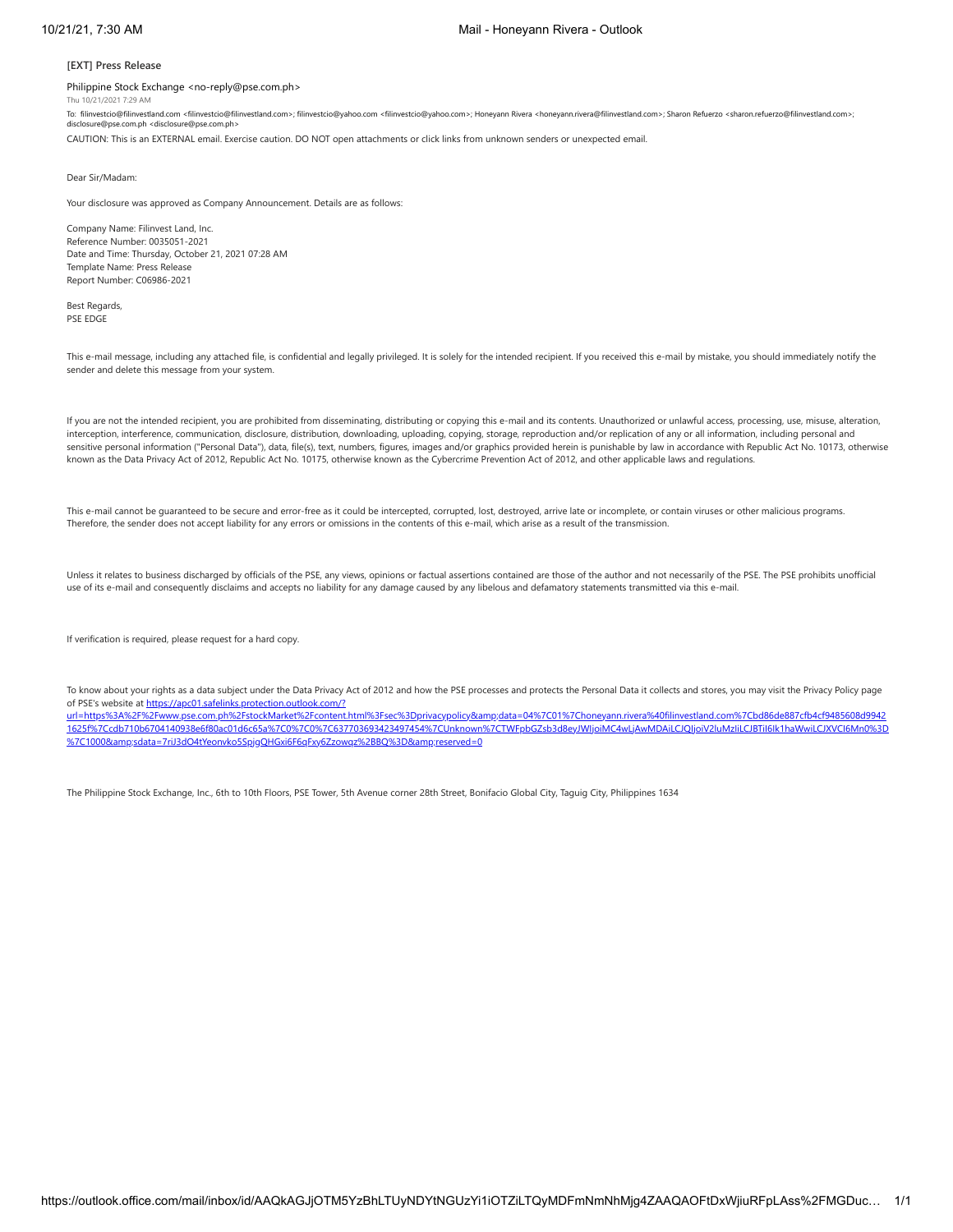## **SECURITIES AND EXCHANGE COMMISSION**

# **SEC FORM 17-C**

# **CURRENT REPORT UNDER SECTION 17 OF THE SECURITIES REGULATION CODE AND SRC RULE 17.2(c) THEREUNDER**

| 1.                                                                                                          | October 20, 2021                                                                             |                                                        |
|-------------------------------------------------------------------------------------------------------------|----------------------------------------------------------------------------------------------|--------------------------------------------------------|
|                                                                                                             | Date of Report (Date of earliest event reported)                                             |                                                        |
| 2.                                                                                                          | SEC Identification Number _170957__ 3. BIR Tax Identification No. _000-533-224               |                                                        |
| 4.                                                                                                          | FILINVEST LAND, INC.<br>Exact name of issuer as specified in its charter                     |                                                        |
|                                                                                                             | 5. Philippines<br>Province, country or other jurisdiction<br>of incorporation                | (SEC Use Only)<br><b>Industry Classification Code:</b> |
|                                                                                                             | 7. No. 79 EDSA, Highway Hills, Mandaluyong City, Metro Manila<br>Address of principal office | 1550<br><b>Postal Code</b>                             |
|                                                                                                             | 8. (632) 7918-8188<br>Issuer's telephone number, including area code                         |                                                        |
|                                                                                                             | 9. Not applicable<br>Former name or former address, if changed since last report             |                                                        |
| 10. Securities registered pursuant to Sections 8 and 12 of the SRC or Sections 4 and 8 of the<br><b>RSA</b> |                                                                                              |                                                        |
|                                                                                                             | <b>Title of Each Class</b>                                                                   | Number of Shares of<br><b>Stock Outstanding</b>        |
|                                                                                                             | Common                                                                                       | 24,249,759,506                                         |
|                                                                                                             | <b>Preferred</b>                                                                             | 8,000,000,000                                          |
|                                                                                                             | 11. Indicate the item numbers reported herein:                                               | Item 9                                                 |
| Please see attached PhilRatings Ratings News.                                                               |                                                                                              |                                                        |
| <b>SIGNATURES</b>                                                                                           |                                                                                              |                                                        |

 Pursuant to the requirements of the Securities Regulation Code, the issuer has duly caused this report to be signed on its behalf by the undersigned hereunto duly authorized.

 FILINVEST LAND, INC. Issuer

Date October 20, 2021

 $46p$  ang a  $\frac{1}{2}$ 

 **SHARON P. PAGALING-REFUERZO** Corporate Secretary and Corporate Information Officer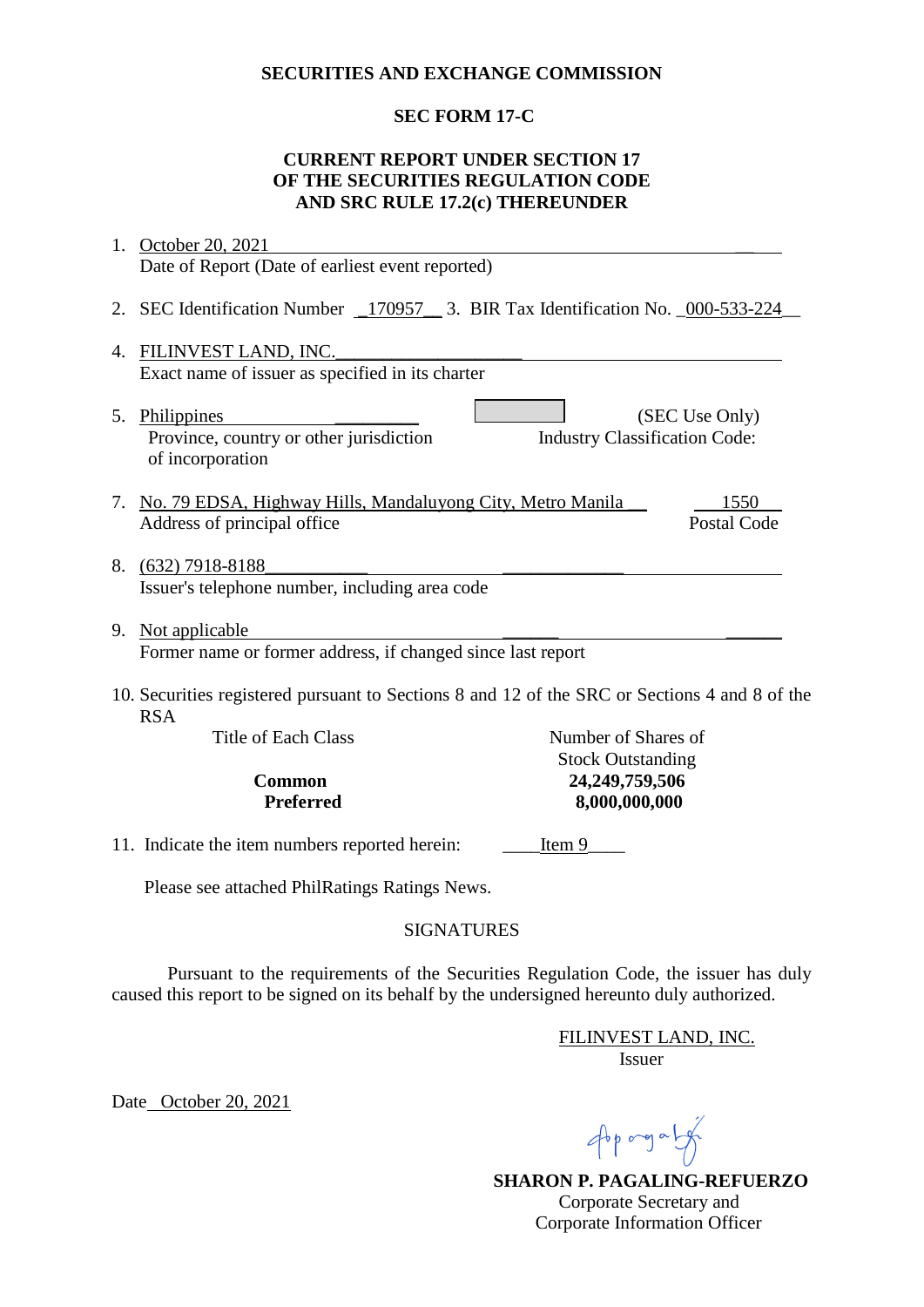

*The Pioneer Domestic Credit Rating Agency*

## **Filinvest Land, Inc.'s Proposed P10.0 Billion Bonds Rated PRS Aaa**

Philippine Rating Services Corporation (PhilRatings) assigned an Issue Credit Rating of **PRS Aaa** to Filinvest Land, Inc. (FLI) proposed P8.0 billion Bond Issuance, with an Oversubscription Option of up to P2.0 billion. It also maintained the **PRS Aaa** Issue Credit Rating for each of the outstanding bonds of FLI, with a total amount of P25.8 billion.

Obligations rated **PRS Aaa** are of the highest quality with minimal credit risk. The obligor's capacity to meet its financial commitment on the obligation is extremely strong. **PRS Aaa** is the highest rating assigned by PhilRatings.

Each of the ratings was also assigned an Outlook of **Stable**. An Outlook is an indication as to the possible direction of any rating change within a one year period and serves as a further refinement to the assigned credit rating for the guidance of investors, regulators, and the general public. A **Stable** Outlook is defined as: "The rating is likely to remain unchanged in the next twelve months."

The assigned issue credit ratings take into account the following key considerations: (1) FLI's established brand name and track record, with geographically diverse real estate products and substantial land bank for future expansion; (2) its sound growth strategies, focused on building a balanced mix of real estate sales and recurring income; (3) its muted earnings in view of the current pandemic crisis, counterbalanced by positive cash flows; and (4) the subdued industry performance given the lingering economic and market uncertainty caused by the COVID-19 pandemic.

PhilRatings' ratings are based on available information and projections at the time that the rating process was on-going. PhilRatings shall continuously monitor developments relating to FLI and may change the rating at any time, should circumstances warrant a change.

FLI is the real estate arm of the Gotianun-owned Filinvest Development Corporation (FDC). As of end-June 2021, FDC owns 64.9% of the Company. FDC is one of the country's leading conglomerates, with interests in property, banking services, power, sugar, and infrastructure.

The Company has over 50 years of real estate experience, has developed over 2,500 hectares (ha.) of land, and has provided homes for over 200,000 families. It has a presence in 55 cities and towns in 22 provinces in the Philippines. FLI offers a wide range of real estate products, from socialized and affordable housing to middle-income and high-end housing, various types of subdivision lots, medium-rise and high-rise residential buildings, farm estates, industrial parks, residential resort projects, condotels, and condominium buildings. In addition, it leases out office and commercial space in numerous locations across the country.

As of end-June 2021, FLI had a land bank of approximately 1,854.5 ha of raw land, including approximately 201 ha of land under joint venture agreements which are sufficient to sustain several years of real estate development and sales.